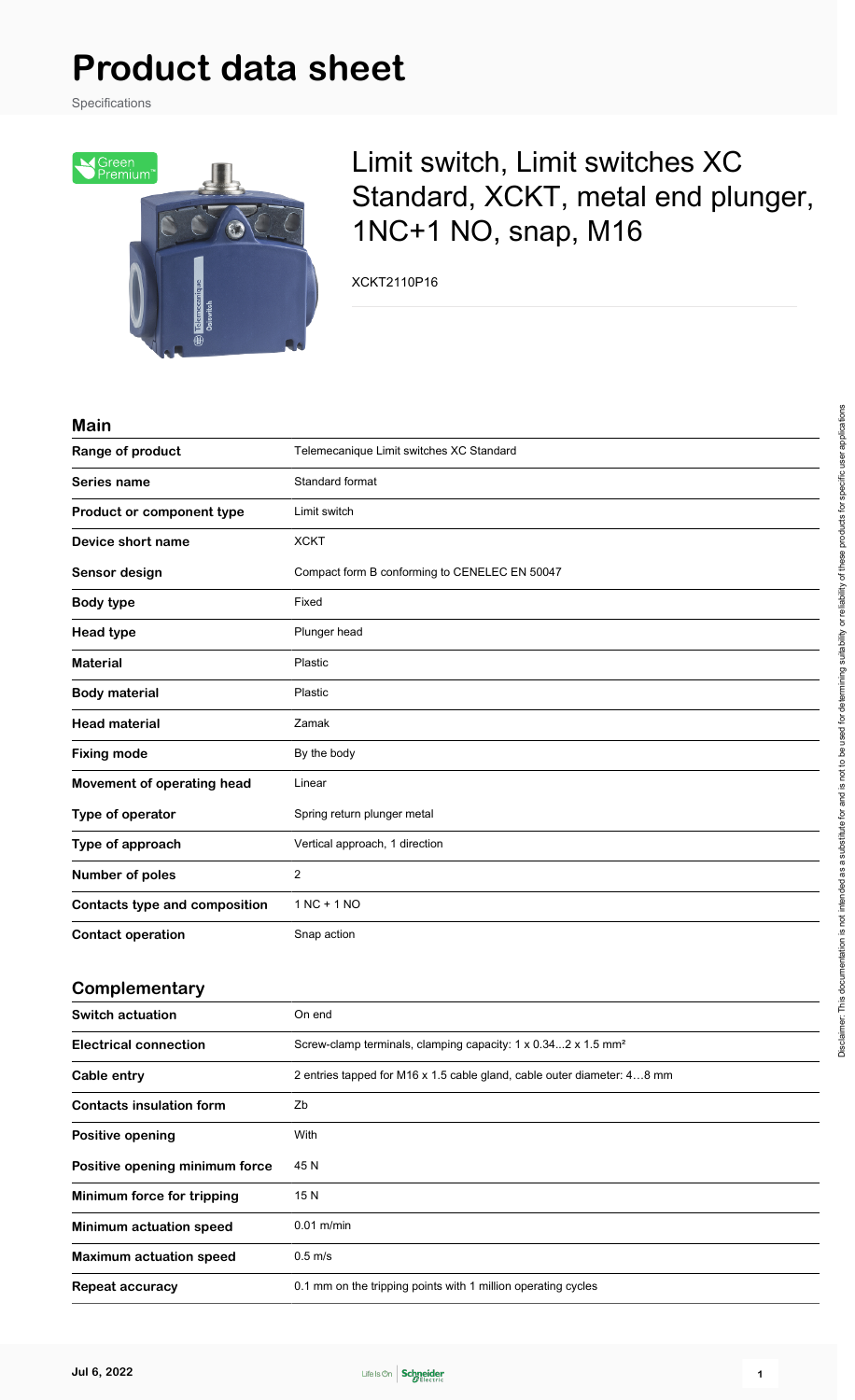| Contact code designation                      | A300, AC-15 (Ue = 240 V), Ie = 3 A, Ithe = 10 A conforming to EN/IEC 60947-5-1 appendix A<br>Q300, DC-13 (Ue = 250 V), le = 0.27 A conforming to EN/IEC 60947-5-1 appendix A                                                                                                                                                                                                    |
|-----------------------------------------------|---------------------------------------------------------------------------------------------------------------------------------------------------------------------------------------------------------------------------------------------------------------------------------------------------------------------------------------------------------------------------------|
| [Ui] rated insulation voltage                 | 300 V conforming to UL 508<br>500 V (pollution degree 3) conforming to IEC 60947-1<br>300 V conforming to CSA C22.2 No 14                                                                                                                                                                                                                                                       |
| <b>Maximum resistance across</b><br>terminals | 25 MOhm conforming to IEC 60255-7 category 3                                                                                                                                                                                                                                                                                                                                    |
| [Uimp] rated impulse withstand<br>voltage     | 6 kV conforming to IEC 60664<br>6 kV conforming to IEC 60947-1                                                                                                                                                                                                                                                                                                                  |
| <b>Short-circuit protection</b>               | 10 A cartridge fuse, type gG                                                                                                                                                                                                                                                                                                                                                    |
| <b>Electrical durability</b>                  | 5000000 cycles, DC-13, 120 V, 4 W, operating rate <60 cyc/mn, load factor: 0.5 conforming to IEC<br>60947-5-1 appendix C<br>5000000 cycles, DC-13, 24 V, 10 W, operating rate <60 cyc/mn, load factor: 0.5 conforming to IEC<br>60947-5-1 appendix C<br>5000000 cycles, DC-13, 48 V, 7 W, operating rate <60 cyc/mn, load factor: 0.5 conforming to IEC<br>60947-5-1 appendix C |
| <b>Mechanical durability</b>                  | 15000000 cycles                                                                                                                                                                                                                                                                                                                                                                 |
| Width                                         | 58 mm                                                                                                                                                                                                                                                                                                                                                                           |
| Height                                        | 51 mm                                                                                                                                                                                                                                                                                                                                                                           |
| <b>Depth</b>                                  | 30 mm                                                                                                                                                                                                                                                                                                                                                                           |
| Net weight                                    | $0.1$ kg                                                                                                                                                                                                                                                                                                                                                                        |
| Terminals description ISO n°1                 | $(21-22)NC$<br>$(13-14)NO$                                                                                                                                                                                                                                                                                                                                                      |
| <b>Environment</b>                            |                                                                                                                                                                                                                                                                                                                                                                                 |
| <b>Shock resistance</b>                       | 50 gn for 11 ms conforming to IEC 60068-2-27                                                                                                                                                                                                                                                                                                                                    |
| <b>Vibration resistance</b>                   | 25 gn (f= 10500 Hz) conforming to IEC 60068-2-6                                                                                                                                                                                                                                                                                                                                 |
| IP degree of protection                       | IP66 conforming to IEC 60529<br>IP67 conforming to IEC 60529                                                                                                                                                                                                                                                                                                                    |
| IK degree of protection                       | IK04 conforming to EN 50102                                                                                                                                                                                                                                                                                                                                                     |
| <b>Electrical shock protection</b><br>class   | Class II conforming to IEC 61140<br>Class II conforming to NF C 20-030                                                                                                                                                                                                                                                                                                          |
| Ambient air temperature for<br>operation      | -25…70 °C                                                                                                                                                                                                                                                                                                                                                                       |
| Ambient air temperature for<br>storage        | $-4070 °C$                                                                                                                                                                                                                                                                                                                                                                      |
| <b>Protective treatment</b>                   | <b>TC</b>                                                                                                                                                                                                                                                                                                                                                                       |
| <b>Product certifications</b>                 | CCC<br><b>CSA</b><br>UL                                                                                                                                                                                                                                                                                                                                                         |
| <b>Standards</b>                              | EN/IEC 60947-5-1<br><b>UL 508</b><br>EN/IEC 60204-1<br>CSA C22.2 No 14                                                                                                                                                                                                                                                                                                          |
| <b>Packing Units</b>                          |                                                                                                                                                                                                                                                                                                                                                                                 |
| <b>Unit Type of Package 1</b>                 | <b>PCE</b>                                                                                                                                                                                                                                                                                                                                                                      |
| <b>Number of Units in Package 1</b>           | $\mathbf{1}$                                                                                                                                                                                                                                                                                                                                                                    |
| Package 1 Weight                              | 890a                                                                                                                                                                                                                                                                                                                                                                            |

| Package 1 Weight                    | 89.0 g           |
|-------------------------------------|------------------|
| Package 1 Height                    | $3.3 \text{ cm}$ |
| Package 1 width                     | 6.4 cm           |
| Package 1 Length                    | 9.8 cm           |
| Unit Type of Package 2              | S <sub>02</sub>  |
| <b>Number of Units in Package 2</b> | 58               |
|                                     |                  |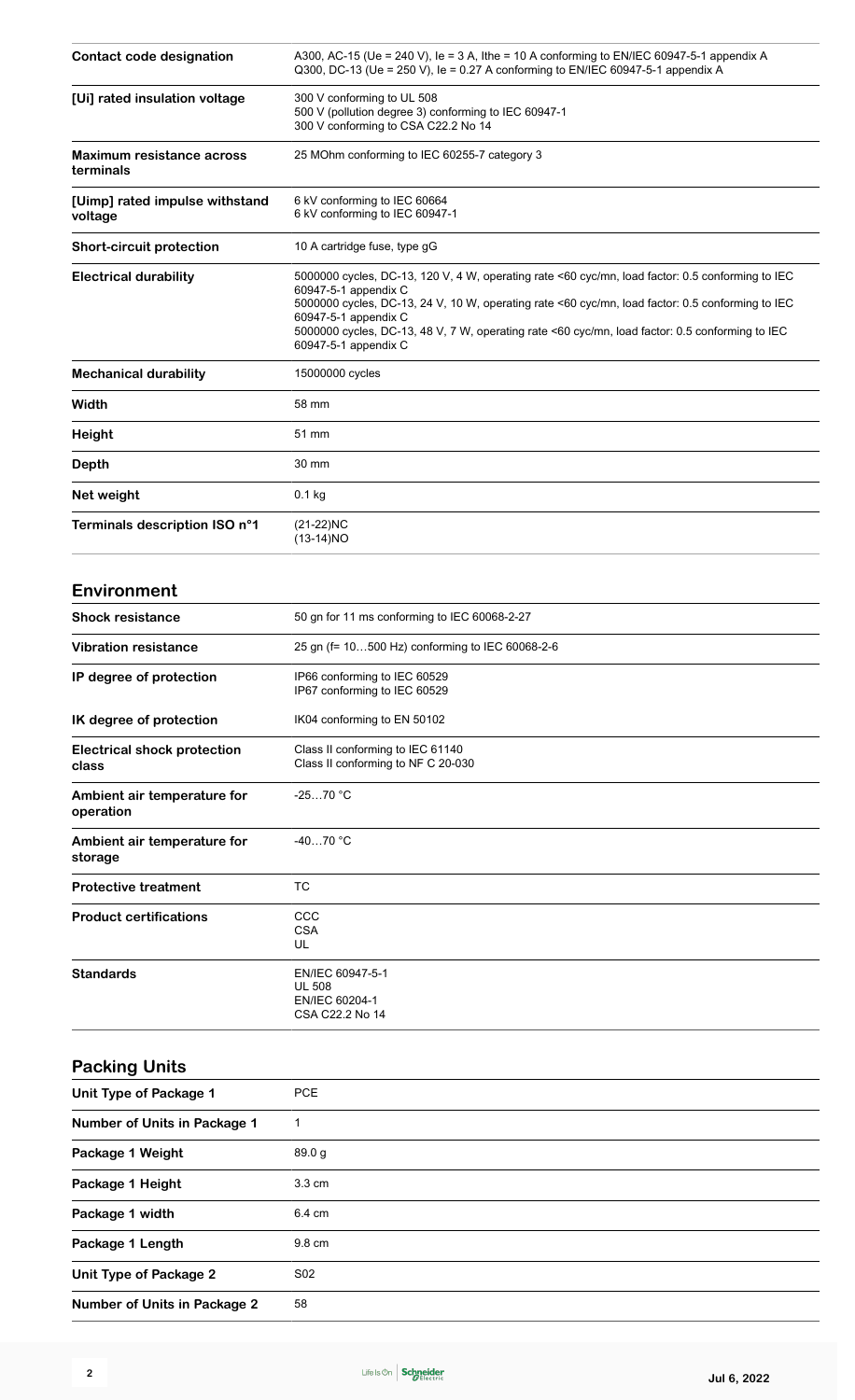| Package 2 Weight | 5.723 kg        |
|------------------|-----------------|
| Package 2 Height | $15 \text{ cm}$ |
| Package 2 width  | 30 cm           |
| Package 2 Length | 40 cm           |

### **Offer Sustainability**

| Sustainable offer status        | Green Premium product                                                                                                                                                                                                                                                                                                                          |
|---------------------------------|------------------------------------------------------------------------------------------------------------------------------------------------------------------------------------------------------------------------------------------------------------------------------------------------------------------------------------------------|
| <b>REACh Regulation</b>         | <b>REACh Declaration</b>                                                                                                                                                                                                                                                                                                                       |
| <b>EU RoHS Directive</b>        | Pro-active compliance (Product out of EU RoHS legal scope)<br><b>EU RoHS Declaration</b>                                                                                                                                                                                                                                                       |
| <b>Mercury free</b>             | Yes                                                                                                                                                                                                                                                                                                                                            |
| RoHS exemption information      | Yes                                                                                                                                                                                                                                                                                                                                            |
| <b>Environmental Disclosure</b> | <b>Product Environmental Profile</b>                                                                                                                                                                                                                                                                                                           |
| <b>Circularity Profile</b>      | End of Life Information                                                                                                                                                                                                                                                                                                                        |
| California proposition 65       | WARNING: This product can expose you to chemicals including: Diisononyl phthalate (DINP), which<br>is known to the State of California to cause cancer, and Di-isodecyl phthalate (DIDP), which is known<br>to the State of California to cause birth defects or other reproductive harm. For more information go to<br>www.P65Warnings.ca.gov |
|                                 |                                                                                                                                                                                                                                                                                                                                                |

#### **Contractual warranty**

**Warranty** 18 months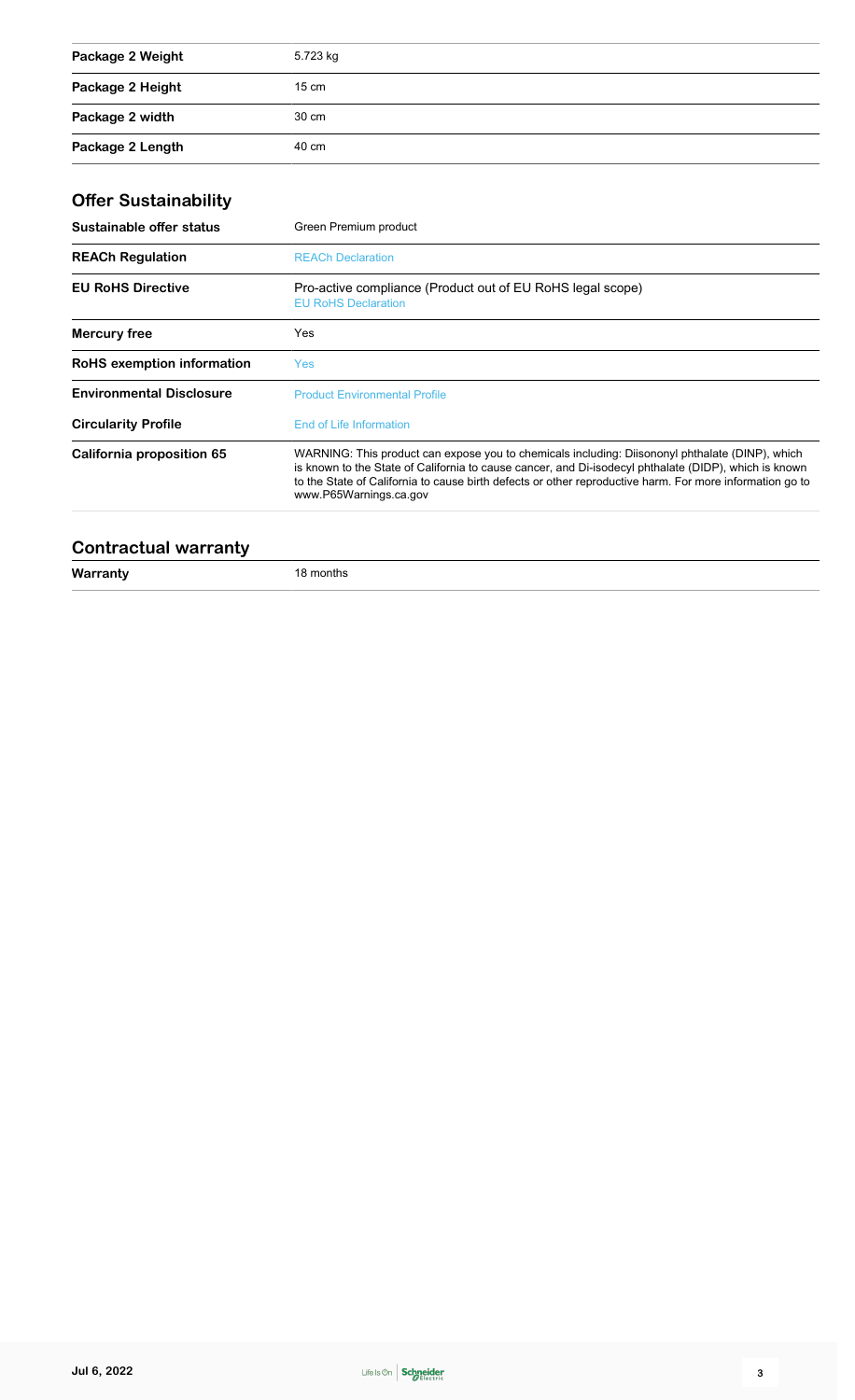Dimensions Drawings

#### **Dimensions**



- **(1)** Tapped entry for M16 x 1.5
- **(2)** 4 elongated holes Ø 4.3 x 6.3 mm on 22/42mm ctrs, 4 holes Ø 4.3 on 20/40 mm ctrs.
- **(3)** 2 x Ø 3 holes for support studs, depth 4 mm.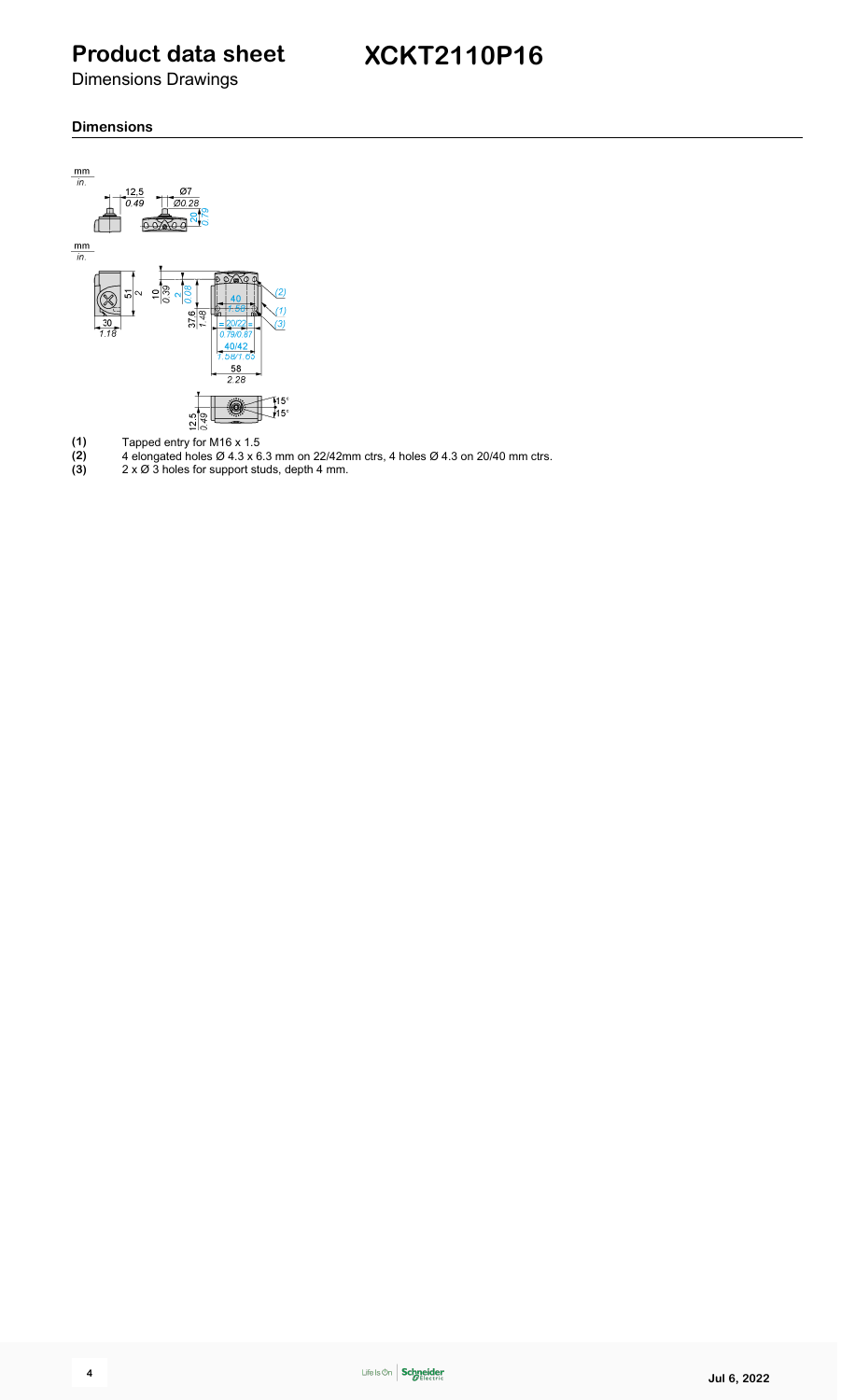Mounting and Clearance

### **XCKT2110P16**

### **Mounting with Cable Entry**

#### **Position of Cable Gland**



**(1)** Recommended **(2)** To be avoided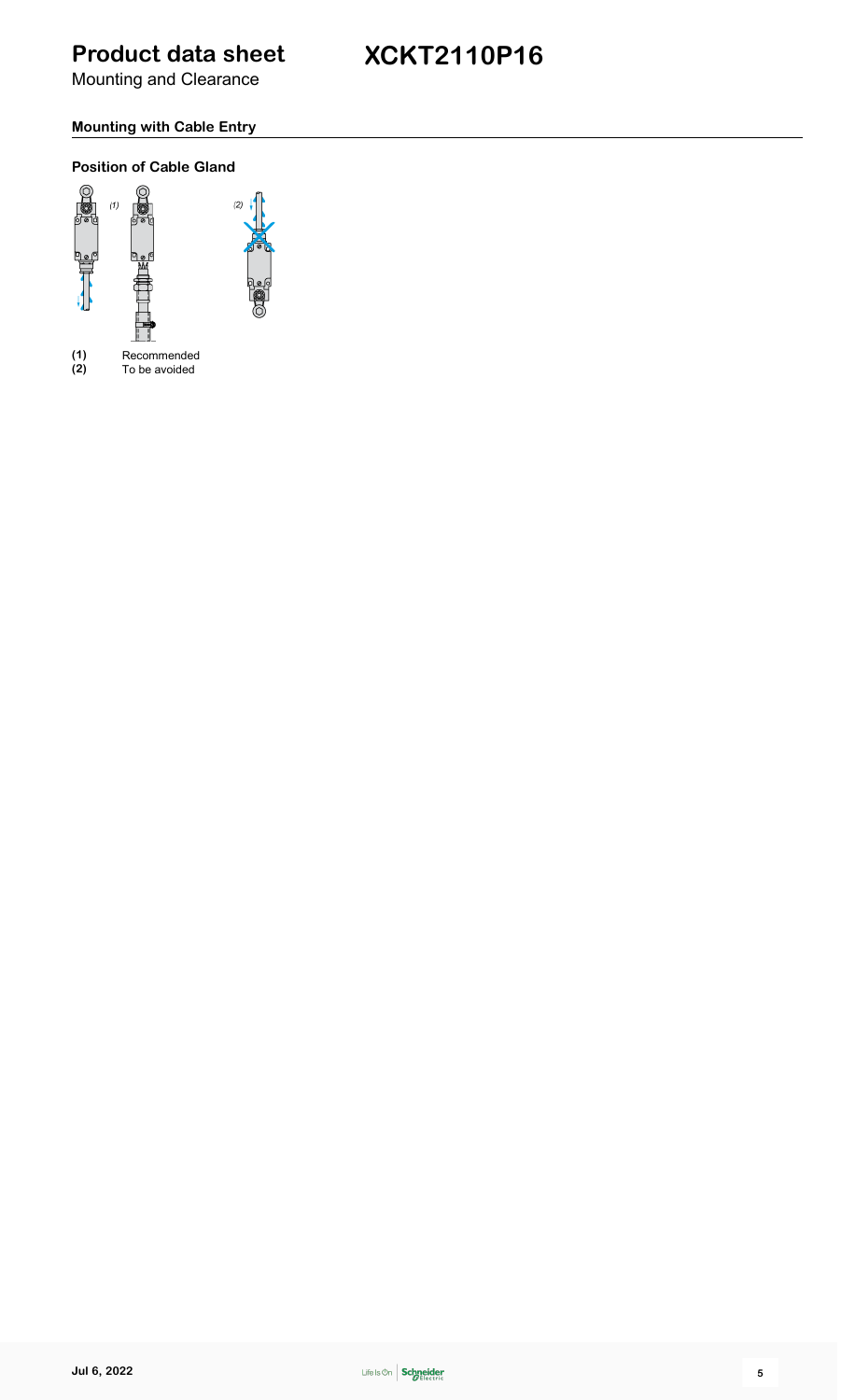Mounting and Clearance

**Setting-up**

**Plunger or Multi-directional Heads**

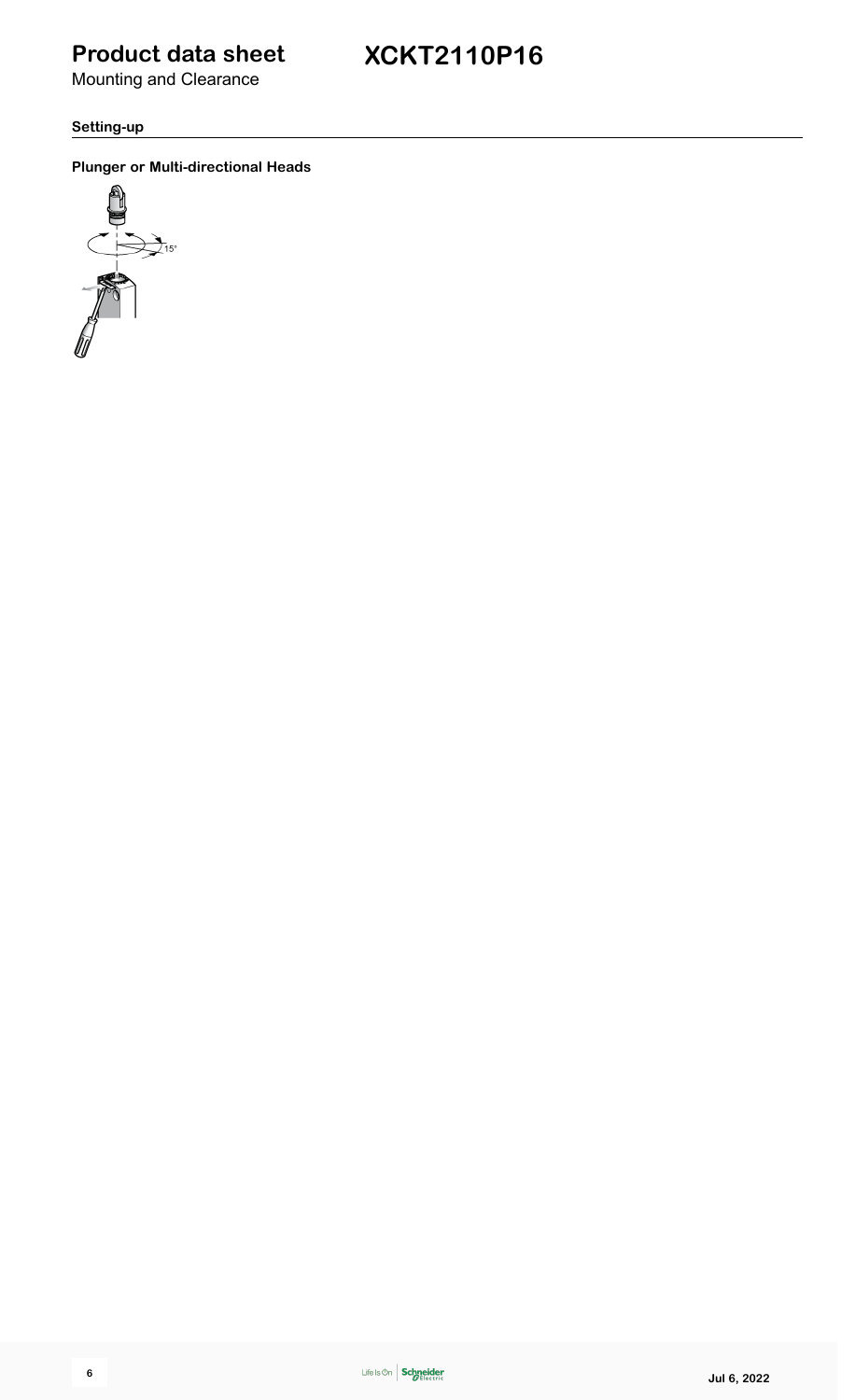**XCKT2110P16**

Connections and Schema

#### **Wiring Diagram**

#### **2-pole NC + NO Snap Action**

 $\frac{1}{2}$   $\frac{1}{2}$  $\overline{4}$  $\approx$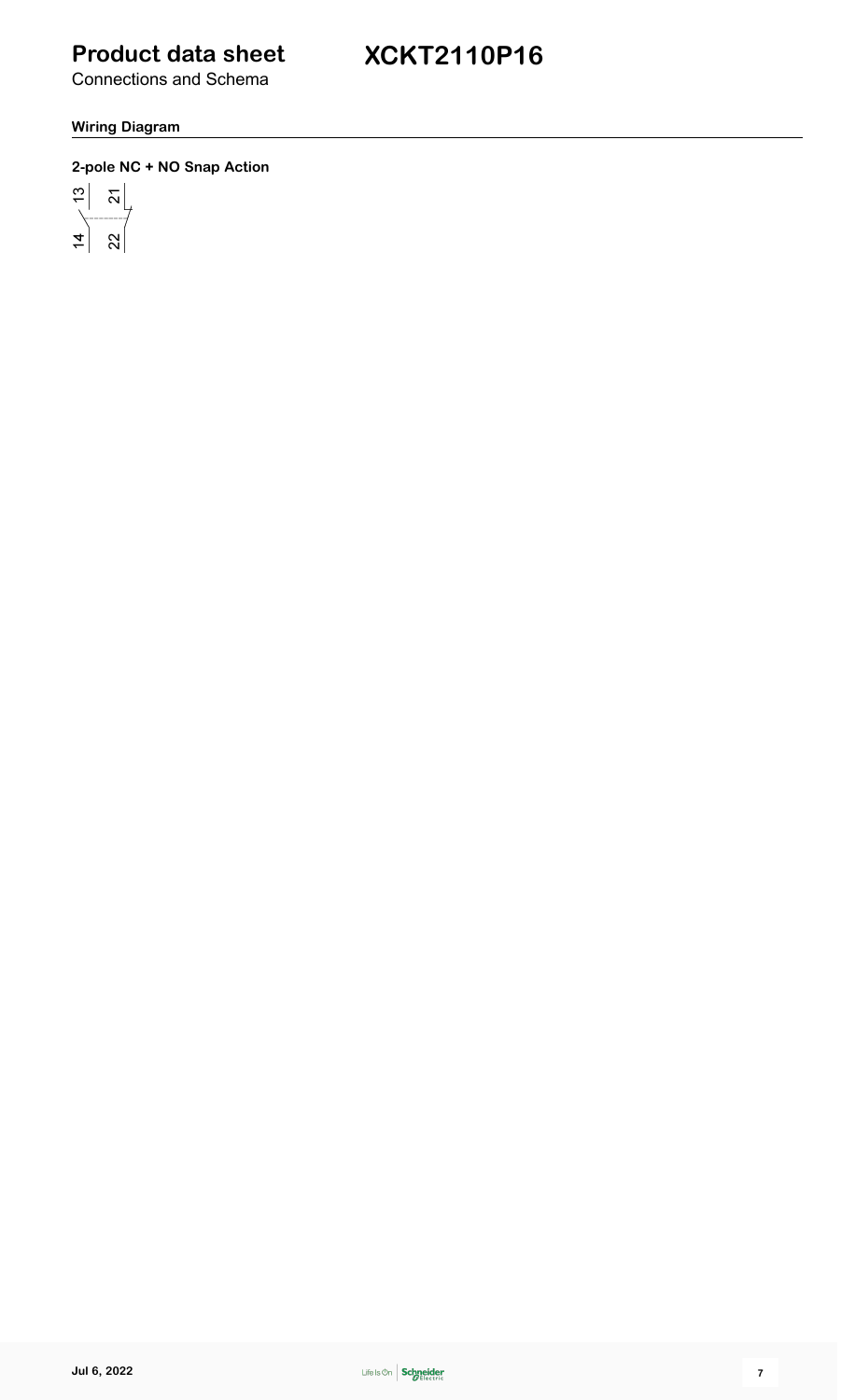Technical Description

#### **Characteristics of Actuation**

#### **Switch Actuation on End**